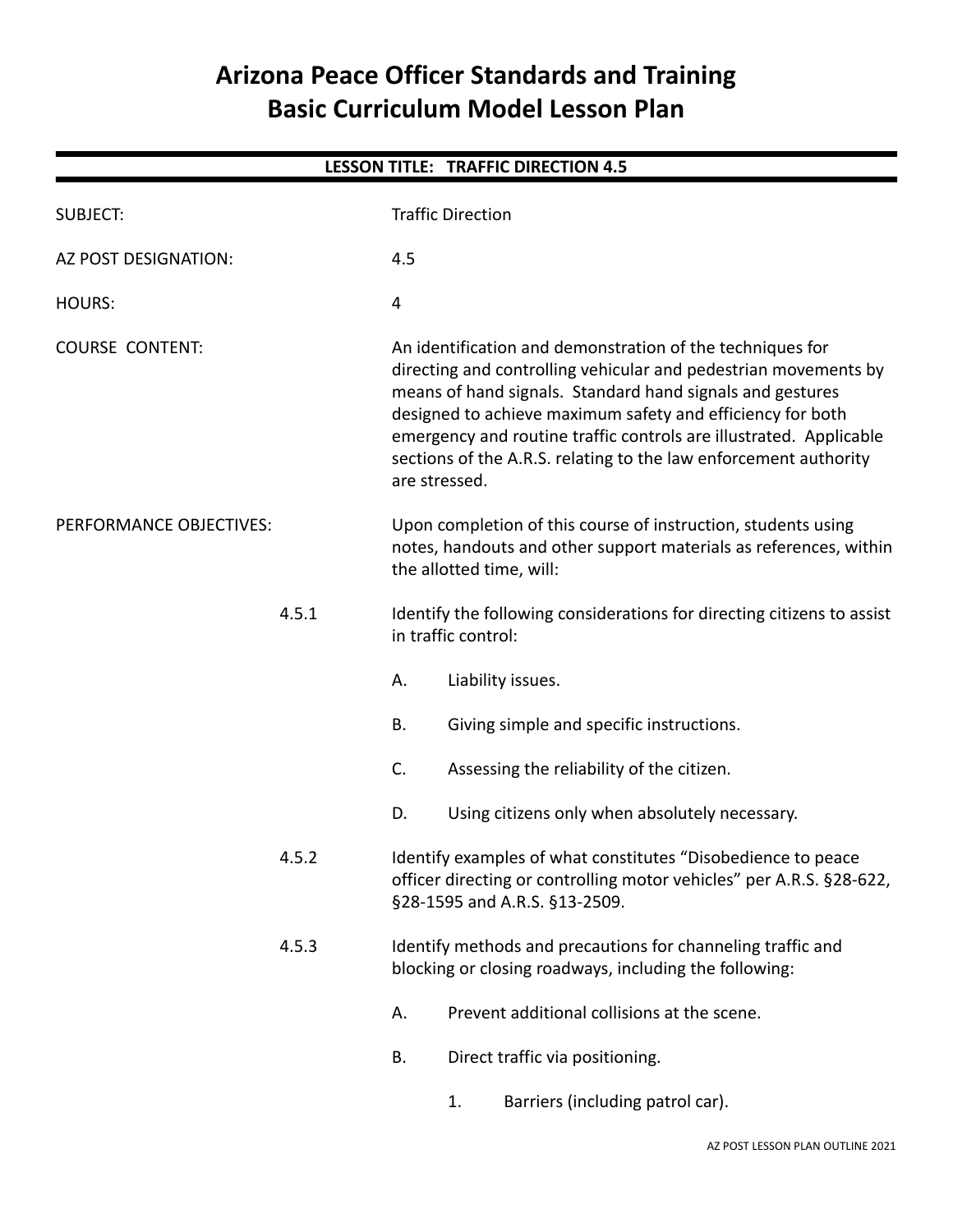- 2. Flares.
- 3. Traffic cones.
- 4.5.4 Identify examples of the conditions under which an officer is authorized to remove an illegally stopped or abandoned vehicle per A.R.S. §28-872, §28-4834(A).
- 4.5.5 Given a simulation depicting pedestrian and vehicle traffic, demonstrate proper techniques for directing and controlling vehicular and pedestrian movements by means of standard hand signals, gestures, whistle, voice commands and the use of protective equipment.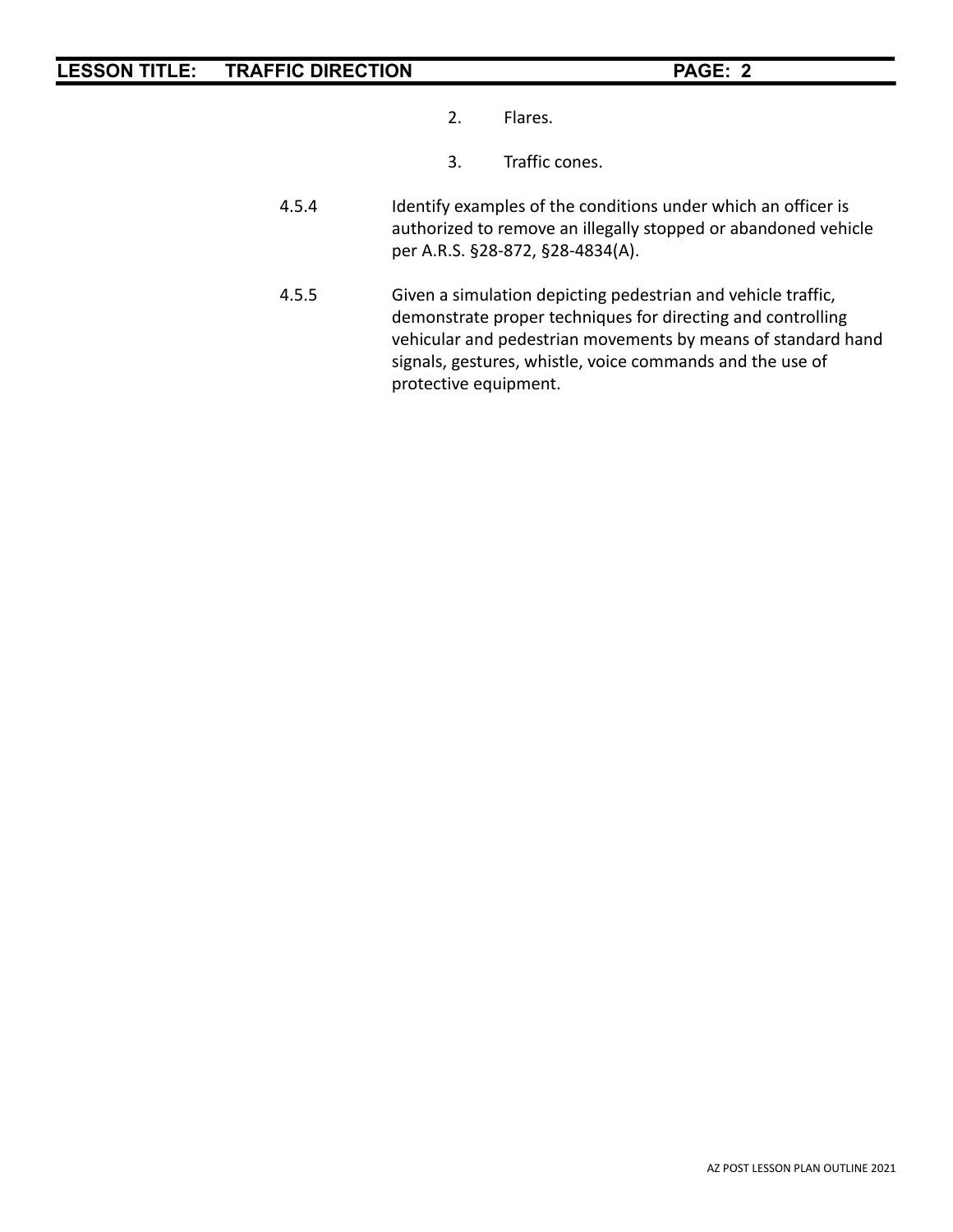| DATE FIRST PREPARED:           | August 2, 2000                                           |                     |  |  |
|--------------------------------|----------------------------------------------------------|---------------------|--|--|
| <b>PREPARED BY:</b>            | <b>Traffic SME Committee</b>                             |                     |  |  |
| <b>REVIEWED - REVISED:</b>     | <b>Traffic SME Committee</b>                             | DATE: April 2002    |  |  |
| REVIEWED - REVISED:            | <b>Traffic SME Committee</b>                             | DATE: October 2003  |  |  |
| REVIEWED - REVISED:            | <b>Traffic SME Committee</b>                             | DATE: June 2005     |  |  |
| <b>REVIEWED - REVISED:</b>     | <b>Traffic SME Committee</b>                             | DATE: March 2008    |  |  |
| <b>REVIEWED - REVISED:</b>     | <b>Traffic SME Committee</b>                             | DATE: January 2010  |  |  |
| REVIEWED - REVISED:            | <b>Traffic SME Committee</b>                             | DATE: October 2010  |  |  |
| <b>REVIEWED - REVISED:</b>     | <b>Traffic SME Committee</b>                             | DATE: November 2012 |  |  |
| <b>REVIEWED - REVISED:</b>     | <b>Traffic SME Committee</b>                             | DATE: November 2014 |  |  |
| REVIEWED - REVISED:            | AZPOST and SME group                                     | DATE: July 2017     |  |  |
| REVIEWED - REVISED:            | AZPOST and SME group                                     | DATE: October 2018  |  |  |
| REVIEWED - REVISED:            | AZPOST and SME group                                     | DATE: July 2019     |  |  |
| REVIEWED -- REVISED:           | AZPOST (DocX)                                            | DATE: December 2021 |  |  |
| AZ POST - APPROVAL:            | Stephen Enteman                                          | DATE: July 2019     |  |  |
| AZ POST -- APPROVAL:           | Lori Wait                                                | DATE: December 2021 |  |  |
| <b>INSTRUCTOR REFERENCES:</b>  |                                                          |                     |  |  |
| <b>CLASS LEVEL:</b>            | Student                                                  |                     |  |  |
| <b>TRAINING AIDS:</b>          | http://www.azleg.gov/ArizonaRevisedStatutes.asp          |                     |  |  |
| <b>INSTRUCTIONAL STRATEGY:</b> | Interactive lecture and class discussion.                |                     |  |  |
| <b>SUCCESS CRITERIA:</b>       | 70% or higher on a written, multiple-choice examination. |                     |  |  |
| <b>COMPUTER FILE NAME:</b>     | 4.5 Traffic Direction                                    |                     |  |  |
|                                |                                                          |                     |  |  |

DATE RELEASED TO THE SHARE FILE: May 27, 2022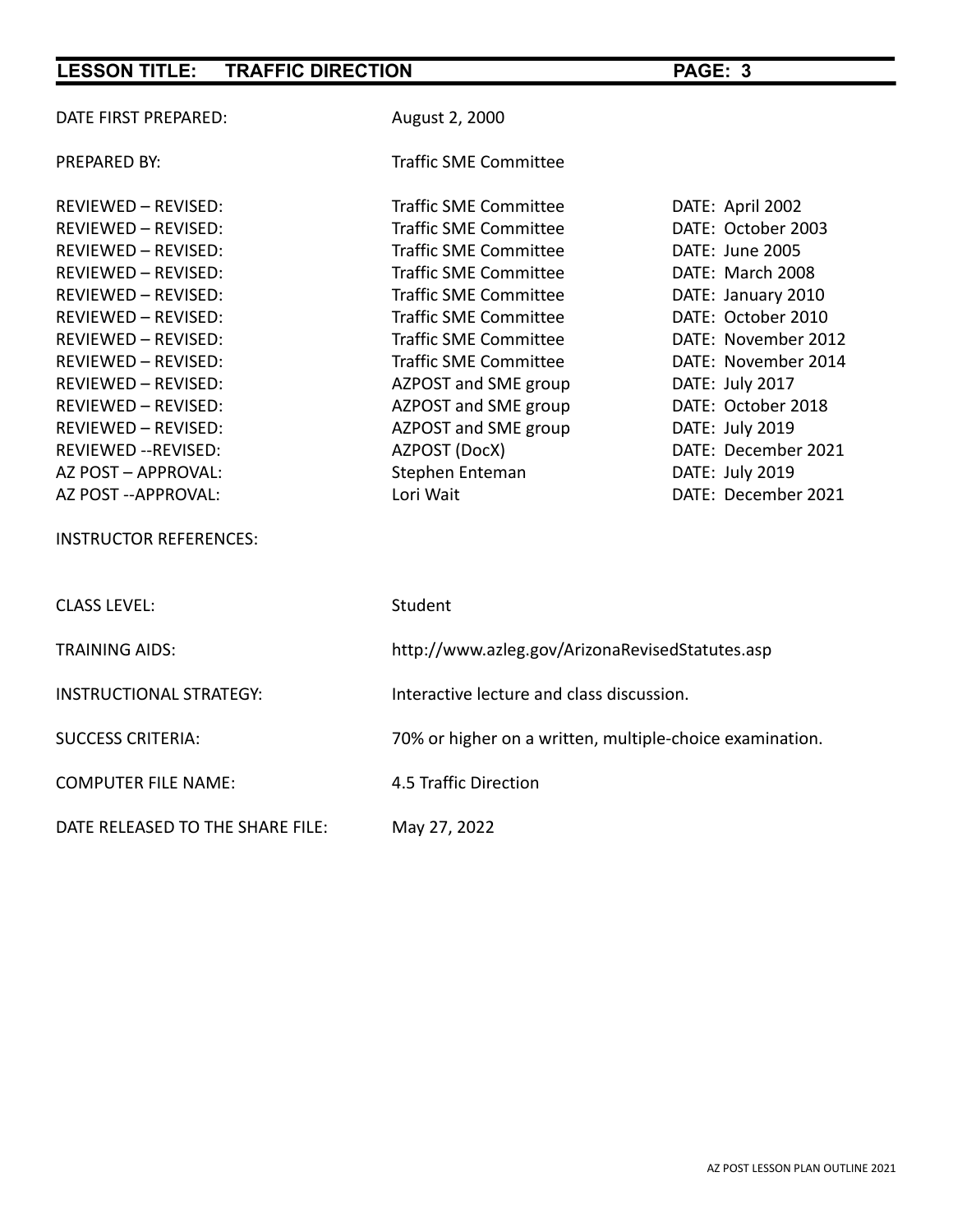#### **I. INTRODUCTION**

- A. Instructor (self) introduction.
- B. Preview of performance objectives.
- C. An officer directing traffic at a busy intersection is a frequent contact between citizens and police. The importance of a professional appearance and attitude cannot be overemphasized. Likewise, the skilled handling of what citizens recognize to be a difficult and hazardous job can generate and maintain public respect. *INSTRUCTOR NOTE: For some citizens, observing police direct traffic may be the only interaction they will have with the police.*
	- 1. Officers are assigned to direct traffic in order to expedite movement and to relieve congestion.
	- 2. With our high degree of population mobility, the need for standardized signals and gestures has become critical.
	- 3. Officers in all sections of the country should use the same basic techniques and signals to assure the greatest degree of public understanding and compliance.
	- 4. Of paramount importance is the officer's personal safety in accomplishing this goal.
		- a. Always consider the technological distractions of today's driver (cell phones, texting, GPS systems, MP3 players), and the aggressive tendencies of immature drivers.
		- b. On average, one law enforcement officer per month is struck and killed by motor vehicles.

#### **II. PURPOSE OF TRAFFIC CONTROL**

- A. Act as umpire.
- B. Prevent additional collisions at the scene. **P. O. 4.5.3A**
- C. Communicate to people how, when and where they may move.
	- 1. Kinetics wordless communications.
	- 2. Standardized signals and gestures are very important.
- D. Lack of traffic control means confusion and danger.
- E. People must obey police officers' directions. **P. O. 4.5.2**
	- 1. A.R.S. §28-622. Obedience to police officers.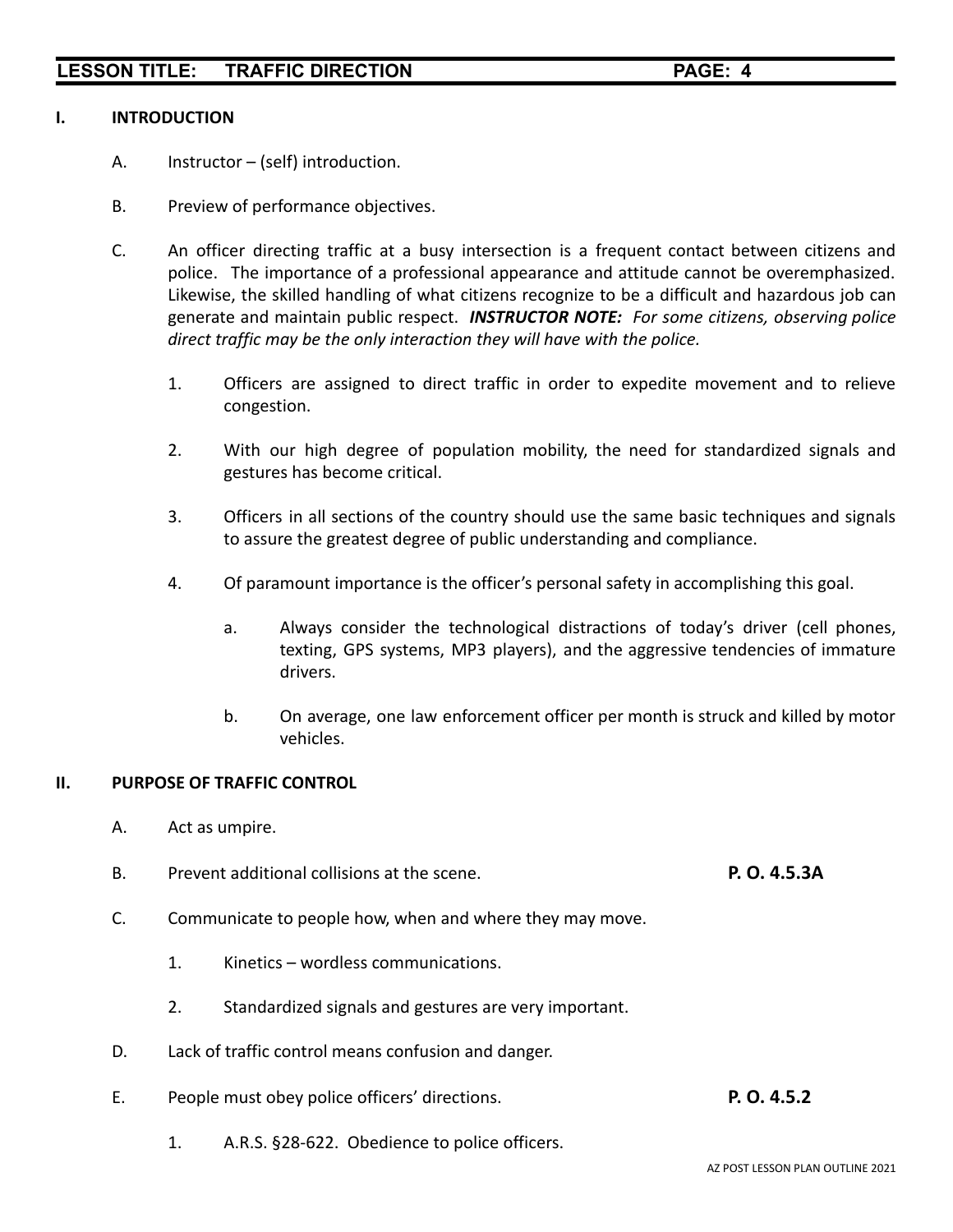- a. No person shall willfully fail, or refuse to comply with, any lawful order or direction of any police officer invested by law with authority to direct, control or regulate traffic.
- b. A person who fails to act as provided by this section is guilty of a Class 2 misdemeanor.
- 2. A.R.S. §28-1595. Failure to stop or provide a driver's license or evidence of identity, violation, classification.
	- a. The operator of a motor vehicle who knowingly fails or refuses to bring the operator's motor vehicle to a stop after being given a visual or audible signal or instruction by a peace officer or duly authorized agent of a traffic enforcement agency.
	- b. A peace officer or duly authorized agent of a traffic enforcement agency may give the signal or instruction required by subsection A of this section by hand, emergency light, voice, whistle or siren.
	- c. Guilty of Class 2 misdemeanor.
- 3. A.R.S. §13-2509. Resisting an order directing, regulating or controlling motor vehicle classification.
	- a. A person commits resisting an order directing, regulating or controlling a motor vehicle by knowingly failing to obey an order of a person reasonably known to him/her to be a peace officer, acting under color of such officer's official authority, directing, regulating or controlling his/her vehicle.
	- b. Resisting an order directing, regulating or controlling a motor vehicle is a Class 2 misdemeanor.
- F. Officers may remove stopped vehicles. **P. O. 4.5.4**

- 1. A.R.S. §28-872. Officers authorized to remove illegally stopped vehicles.
	- a. When any police officer finds a vehicle standing upon a highway in violation of the provisions of A.R.S. §28-871, the officer may either move the vehicle or require the driver or other person in charge of the vehicle, to move the vehicle to a position off the paved or main traveled part of the highway.
	- b. Any police officer may remove, or cause to be removed, to a place of safety, any unattended vehicle illegally left standing upon any highway, bridge or causeway or in any tunnel in such a position or under such circumstances as to obstruct the normal movement of traffic.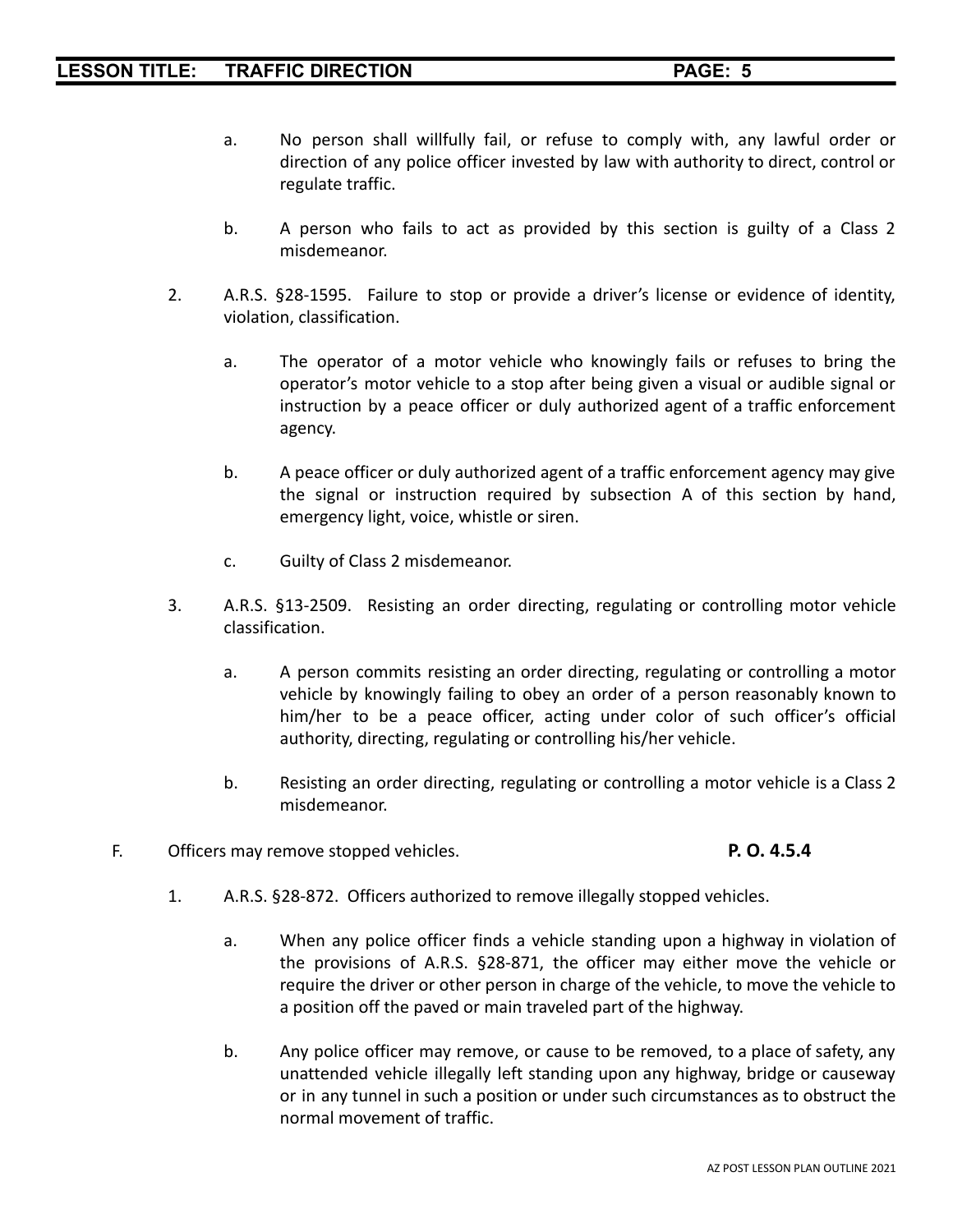- c. Any police officer may remove, or cause to be removed, to the nearest garage or other place of safety, any vehicle:
	- i. When a report has been made that such a vehicle has been stolen or taken without consent of its owner.
	- ii. When the person(s) in charge of such a vehicle is unable to provide for its custody or removal.
	- iii. When the person driving, or in control of such a vehicle, is arrested for an alleged offense for which the officer is required by law to take the person arrested before a proper magistrate without unnecessary delay.
	- iv. When the vehicle is left unattended for more than four (4) hours upon the right-of-way of any freeway that has full control of access and no crossings at grade.
	- v. When the vehicle is left unattended for more than two (2) hours upon the right-of-way of any freeway within the boundaries of a city that has full control of access and no crossings at grade.
- 2. A.R.S. §28-4831. A person shall not abandon a vehicle on any street or highway or on any other public, federal, state trust, national forest, state park or Bureau of Land Management land or private property.

#### **III. DIRECTING TRAFFIC BY HAND P. O. 4.5.5**

- A. Let people know who is in charge while being firm and courteous.
- B. Signaling services, gestures and aids.
	- 1. How to stop traffic.
	- 2. How to start traffic.
	- 3. Signaling for a right turn, usually not necessary.
	- 4. Signaling for a left turn.
	- 5. Whistle blasts to stop and go.
		- a. Test whistles:
			- i. Stop one  $(1)$  long loud blast.
			- ii. Go two (2) quick loud blasts.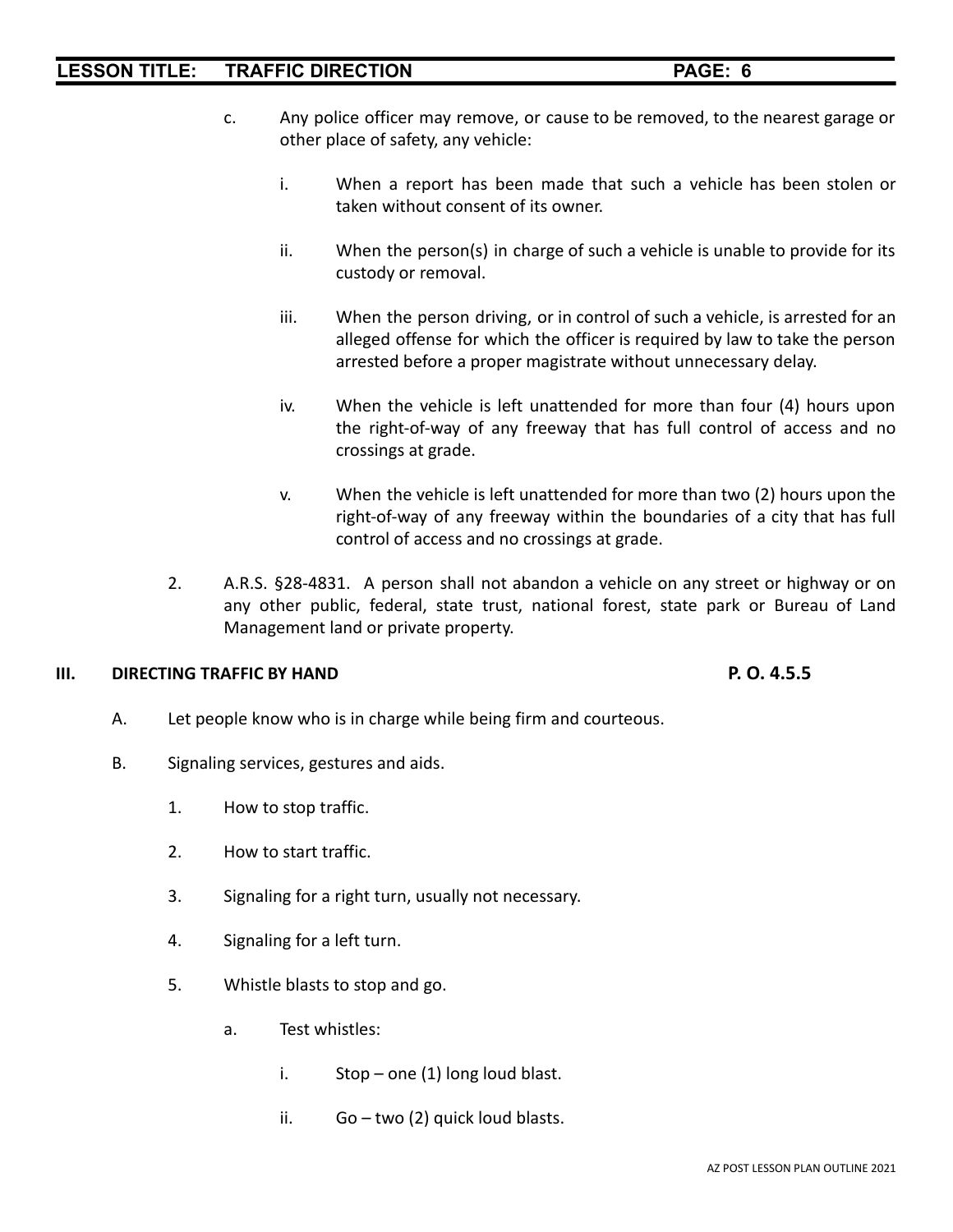- b. Attention getter several quick short blasts.
- C. Verbal commands.
	- 1. Difficult to use.
	- 2. Air conditioning, radios, heaters, etc.
- D. Vests and headgear.
- E. Baton or wand (at night).
- F. Flashlight (at night).
- G. Flares. **P. O. 4.5.3B2**
	- 1. Hazards.
		- a. Daytime uses.
		- b. Wind.
		- c. Flammable liquids.
		- d. Low areas where flammable liquids may flow.
		- e. Helicopters.
	- 2. Show flare and how to operate.

#### I**V. INTERSECTION CONTROL**

- A. Identify a safe location to conduct direction.
	- 1. Neutral zone.
	- 2. That place where debris is visible.
	- 3. Recognize people will be looking for the light, which may not be functional.
		- a. Stay within that area.
		- b. Move around to remain visible.
- B. Regulating traffic flow.
	- 1. Officer is usually more efficient than a signal.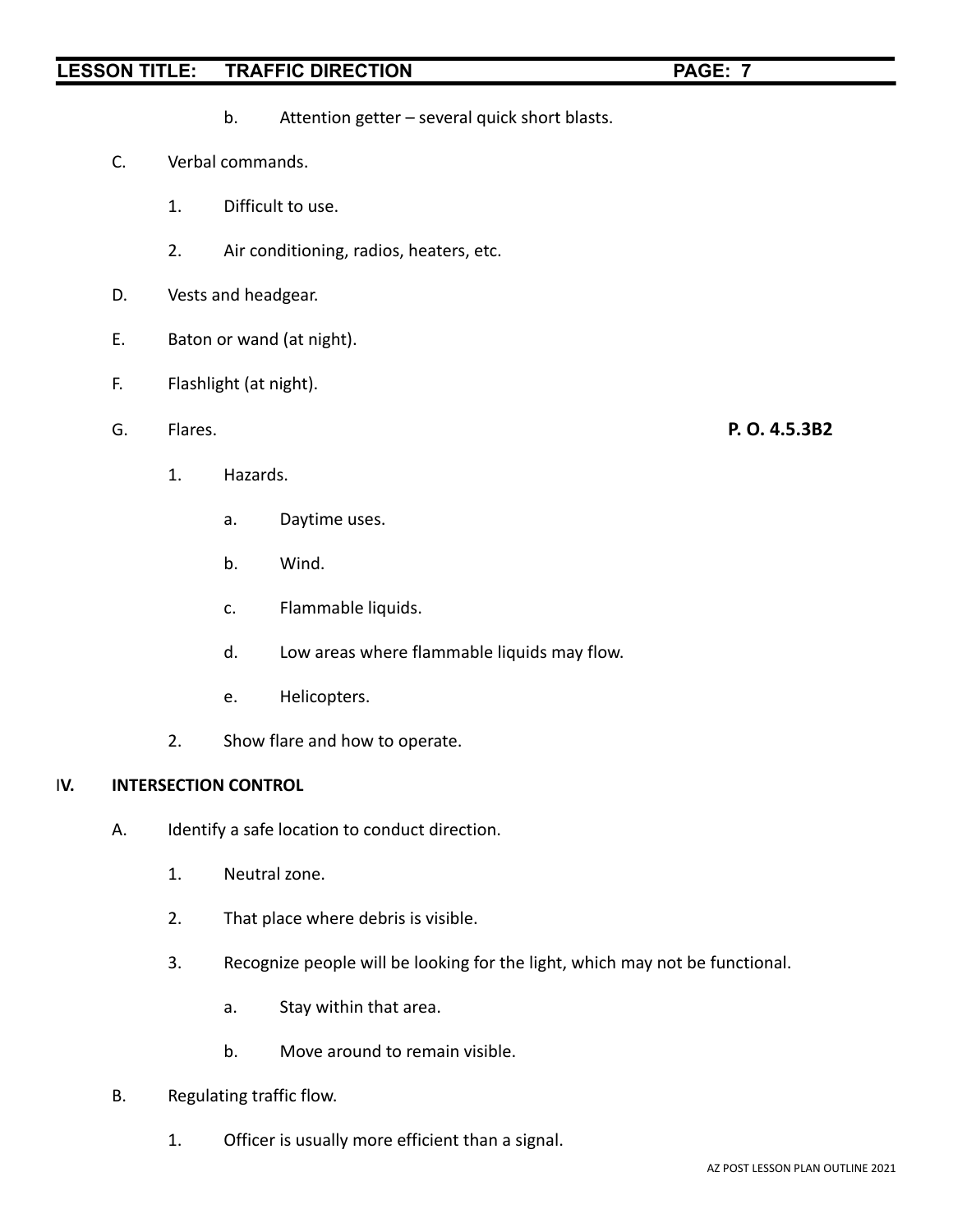- 2. Signal lights.
	- a. Turn off, if possible.
	- b. Find out who has keys to the traffic light boxes in your area.
	- c. If not possible, try to regulate with light.
- 3. Start traffic flow with problem street.
	- a. Largest of streets affected.
	- b. Most traffic flow.
- 4. Let traffic flow every one and one-half (1½) to two (2) minutes.
- 5. Clear left-turn lanes and allow the straight-through traffic in the same direction to go.
	- a. After the left-turn lane is clear, allow the opposing straight-through traffic to go.
	- b. Prior to stopping traffic, allow the other left-turn lane to go after stopping opposing traffic.
- 6. Turn in a circle:
	- a. If you "lose your place," stop all traffic and start over.
- 7. Protect pedestrians; stop all traffic.
- 8. Provide for safe passage of all emergency vehicles; stop all traffic.
- 9. Prevent illegal parking.
- 10. Try to let large vehicles pass through.
- 11. People seeking information.
	- a. Generally, there is no time to assist them.
	- b. Too dangerous.
	- c. Be courteous.
- 12. Directing cross traffic.
	- a. Uncontrolled operation, if it is working on its own.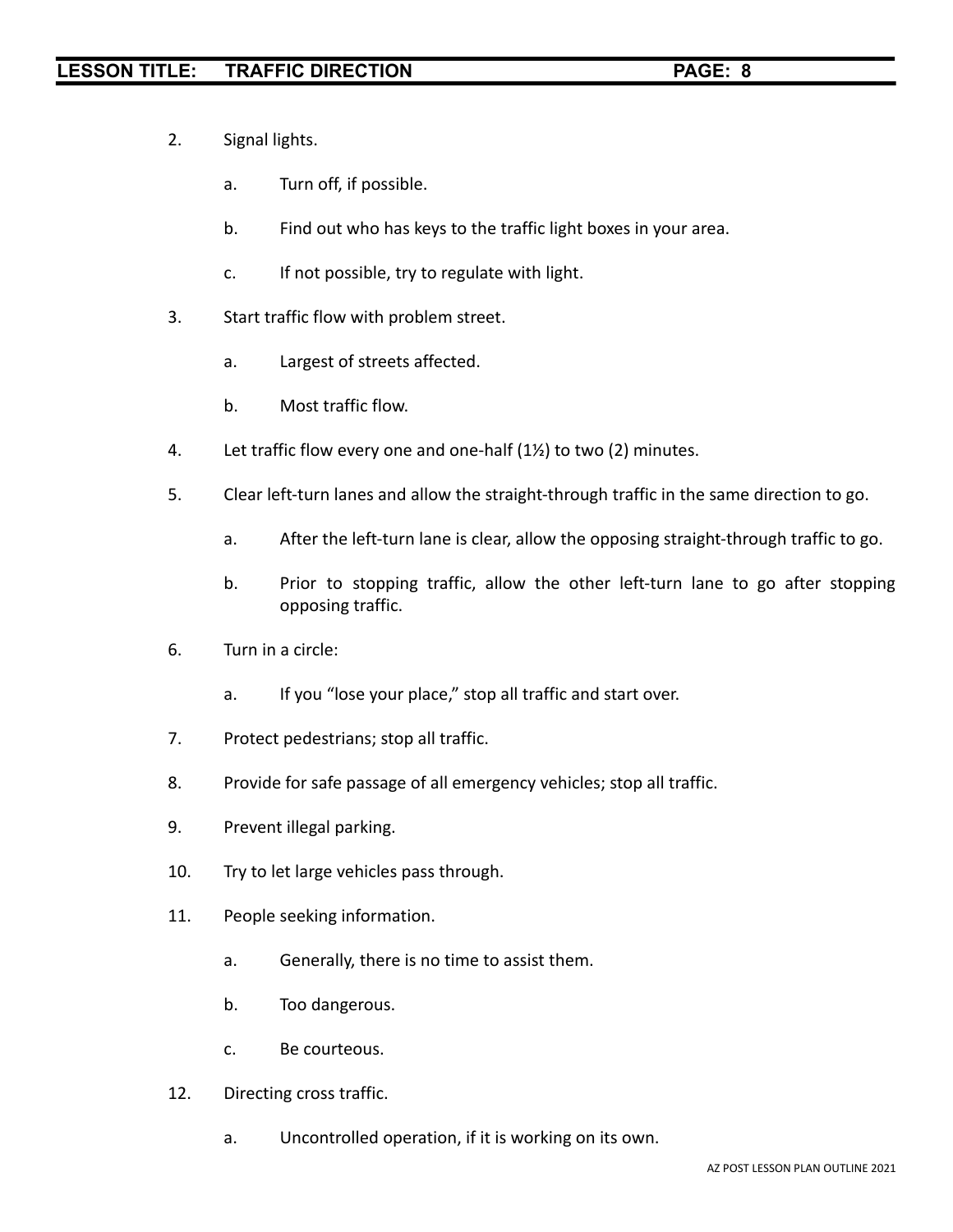- b. Simple interruption.
- c. Grouping for interruption.
- d. Simple alternation.
- 13. Detours, collisions or fires.
	- a. Detour traffic into an area with access out.
	- b. Make sure it is not a dead-end street.
	- c. Collisions need room.
		- i. First responsibility is the injured.
		- ii. Protect the scene.
		- iii. Divert traffic around.
	- d. Detour in case of a fatal or serious collision.
		- i. May need to close the road.
		- ii. Protect the scene and evidence.
	- e. Fire commander on scene should tell the officer what is needed.
		- i. Detour traffic around the fire.
		- ii. Detour traffic so fire hoses are protected.
		- iii. Keep pedestrians out of the area.
- 14. Irregular intersections.
	- a. Three (3)-street intersection.
		- i. To avoid confusion, one (1) leg at a time.
		- ii. Continually communicate and work back to back with a partner.
		- iii. If no partner, work patiently.
	- b. "T" intersections.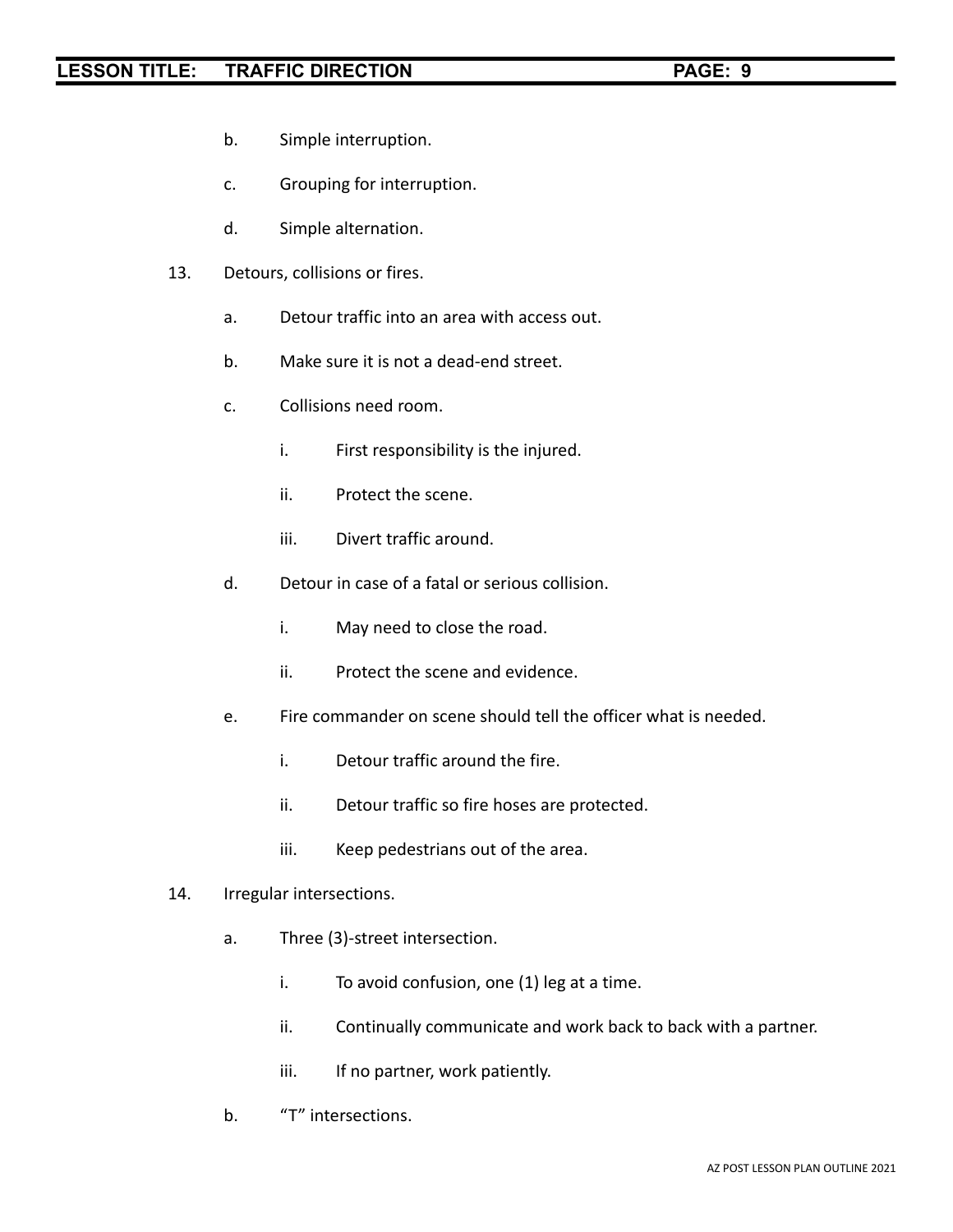- i. Allow the main flow to go.
- ii. Right turn for side-street traffic.
- c. Offset intersections.
	- i. Move around to be seen.
	- ii. One (1) leg at a time.
	- iii. Work with a partner communicate.
- d. Freeway over or under passes.
	- i. Must be worked with a partner.
	- ii. One (1) person decides when to regulate.
	- iii. Communicate.
- 15. Officer safety.
	- a. Find a neutral zone.
	- b. Position to be seen by all.
	- c. Alternate position to accommodate the situation.
	- d. Use lighting aids.
		- i. Flares.
		- ii. Police vehicles, if needed.
			- a) Use overheads.
			- b) Do not always use headlights.
		- iii. Flashlights.
		- iv. Wands.
	- e. Barricades or pylons-cones. **P. O. 4.5.3B1**
		- i. At night illumination is best.
		- ii. Patrol cars can be a barrier.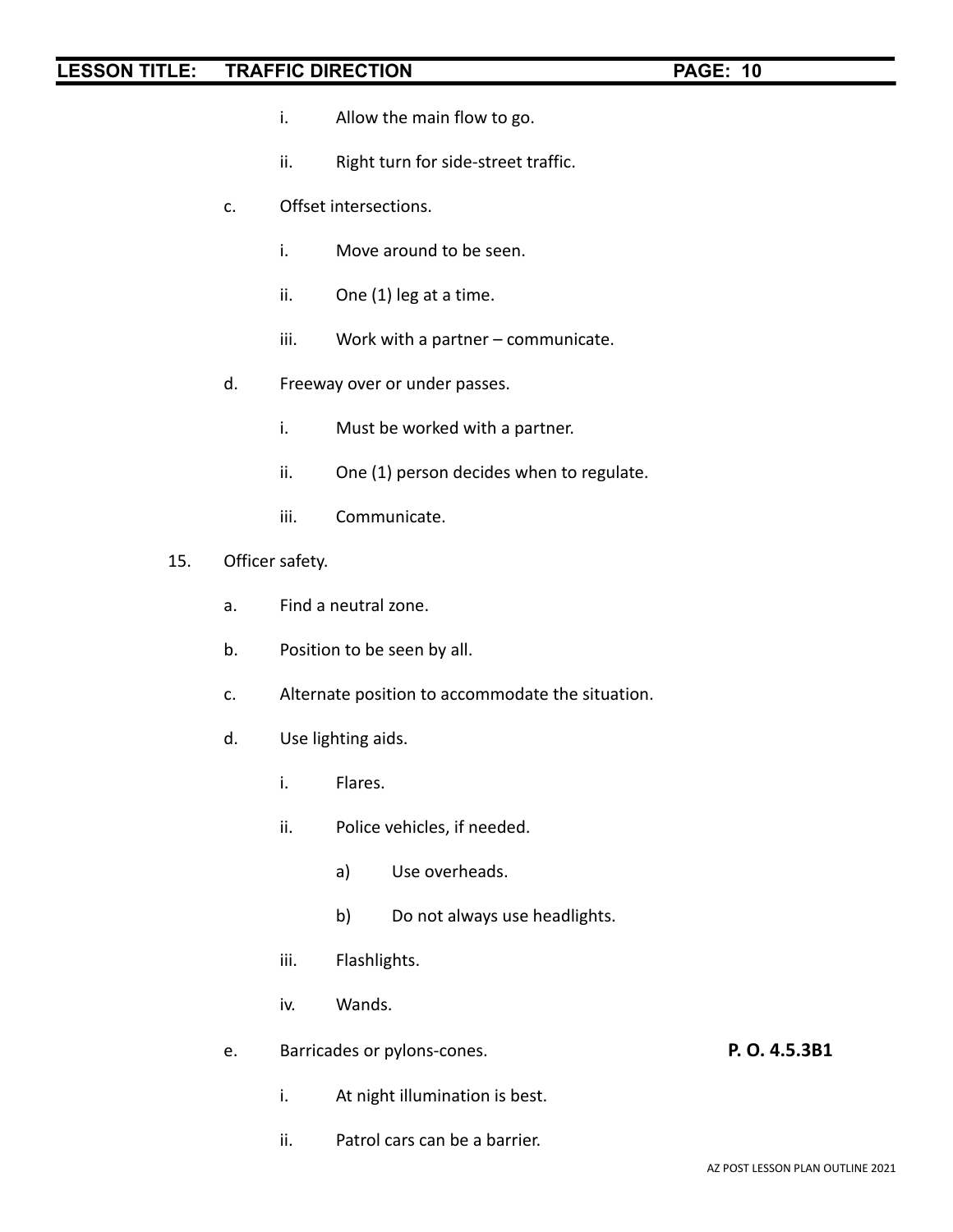- iii. Position far enough ahead of hazard for drivers to react. *INSTRUCTOR NOTE: Discuss where to obtain in your area.*
- f. Night problems.
	- i. Vests illuminate officers.
	- ii. Use of flares.
		- a) Flashlights.
		- b) High-power lights blind drivers.
		- c) Illuminate hood.
		- d) Flares burn holes in uniforms.
- g. Temporary traffic control devices:
	- i. Portable signs can be obtained through the "streets" department.
	- ii. Post signs in a location they can be seen by drivers.
	- iii. Make a signalized intersection into a four (4)-way stop.
	- iv. Use traffic cones, during daylight hours when possible.

**P. O. 4.5.3B3**

- 16. Manual operation of signal lights.
	- a. When traffic demands a longer phase.
	- b. When collisions require a longer phase.
	- c. When special events require a longer phase.
		- i. Parades.
		- ii. Fairgrounds.
		- iii. Concerts.
		- iv. Sporting or cultural events.
	- d. Use hand-held trigger in lieu of stepping into the street, if possible.
	- e. Caution!!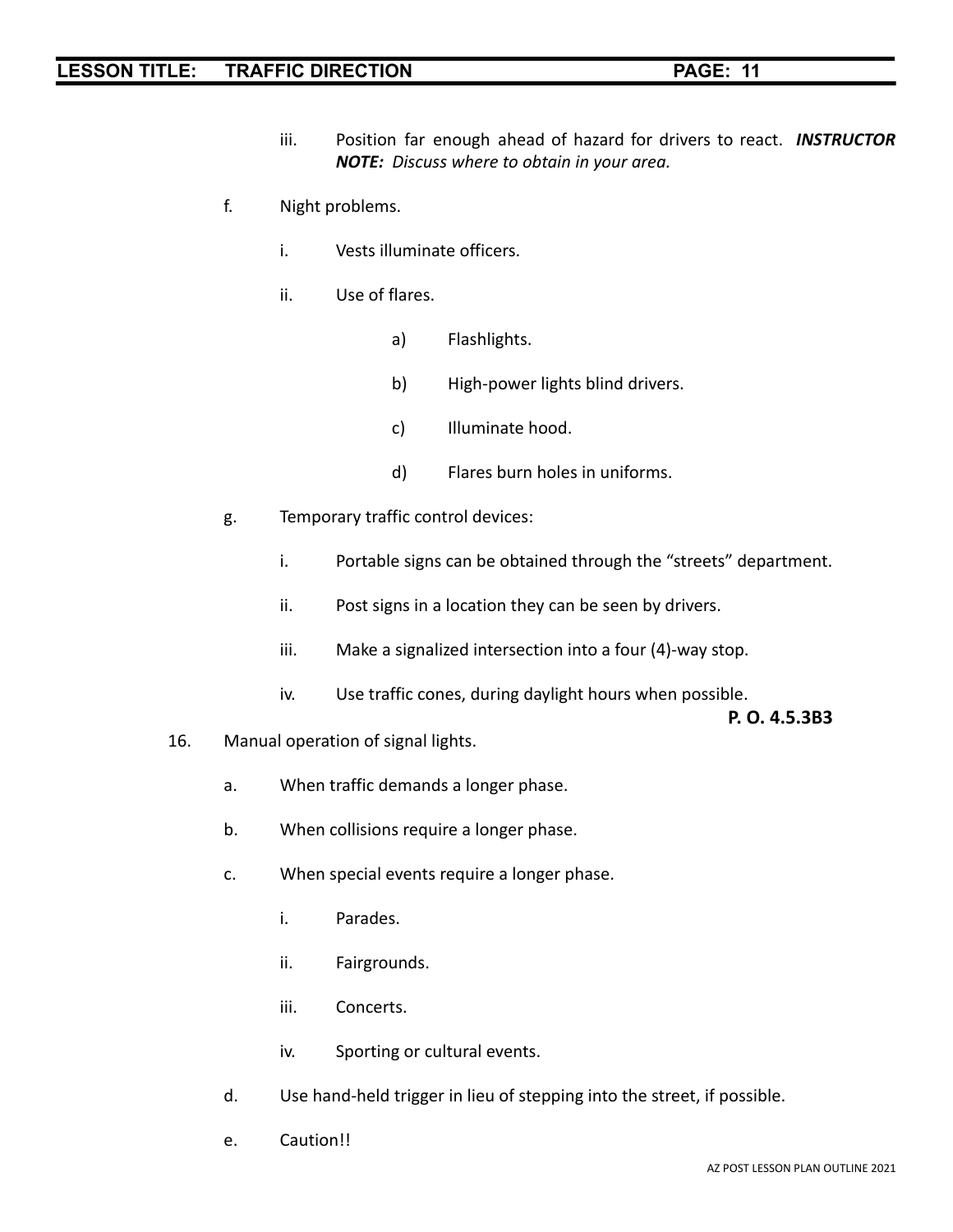- i. High voltage will kill.
- ii. Keep hands in a safe place.
- f. Be ready to go into the street.
	- i. Have a traffic vest, whistle and all other equipment ready.
	- ii. Remember officer safety.
- g. Be as visible as possible.
- h. Phase lights with natural breaks in traffic.
	- i. Hold the amber phase for two (2) to three (3) seconds to accommodate traffic.
	- ii. Hold the red and green phase according to traffic or problem conditions.
- 17. Breaking traffic jams. *INSTRUCTOR NOTE: Refer to A.R.S.* §*28-647A "Quick clearance law"*
	- a. Start with vehicles that can move.
	- b. Give everyone a chance to move.
	- c. Divert traffic to fit the situation.
	- d. Reduce speed of vehicles in construction zones.
	- e. Use signs and barricades.
- 18. Unusual conditions.
	- a. Wires down.
		- i. Clearly mark the area in which the downed wires lie. Use flares, traffic cones, barricades, etc.
		- ii. Allow no traffic into that area, including pedestrian traffic.
	- b. Street collapse or holes in the street.
		- i. Clearly mark or barricade the hazard area.
		- ii. In areas where further collapse is likely, close the street and establish an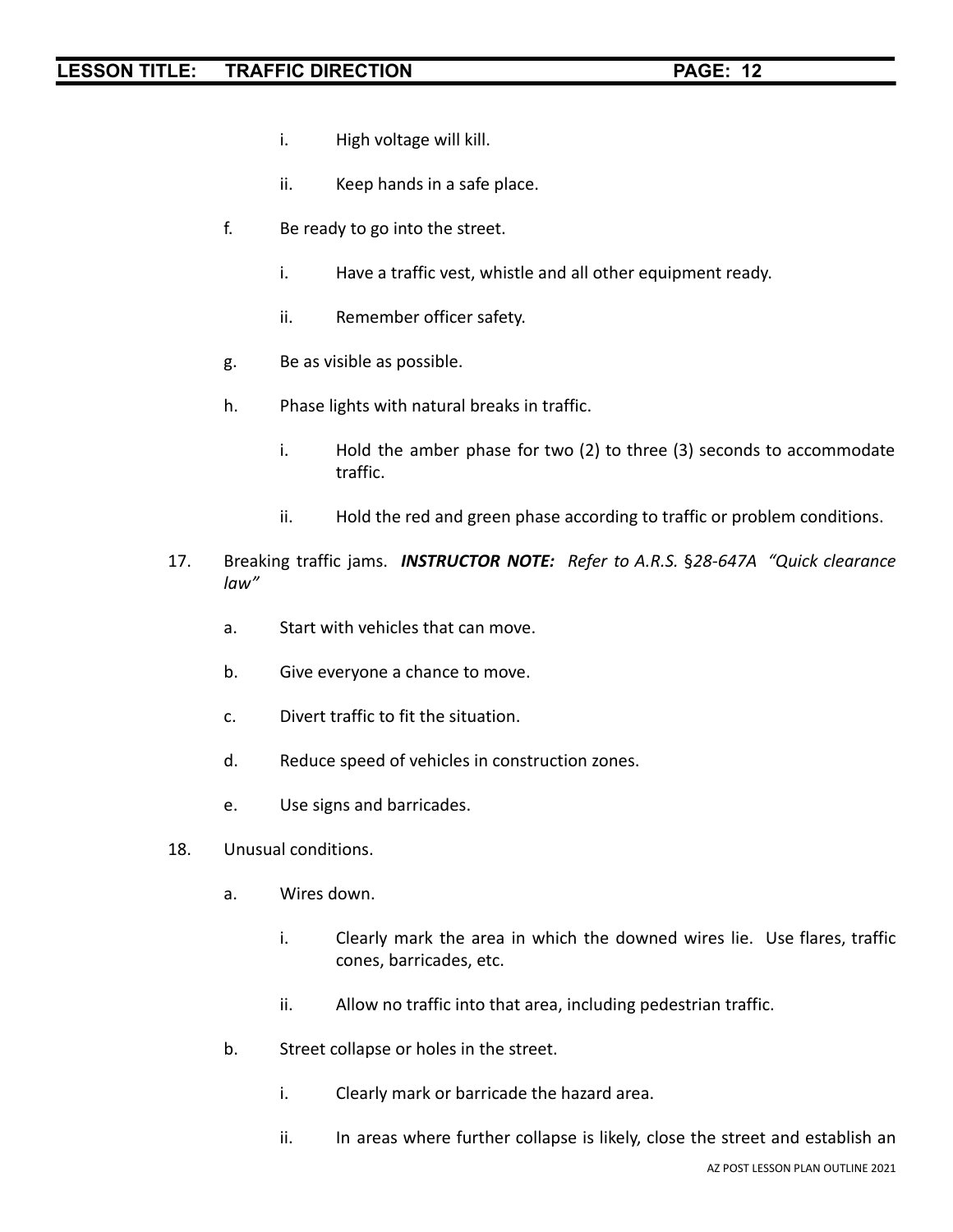alternate route.

- c. Fog, smoke, smog or blowing dust.
	- i. Highly hazardous traffic control situation.
	- ii. Wear a reflective vest.
	- iii. Use flares, even during daylight hours.
	- iv. Place a line of warning flares in the direction of on-coming traffic well in advance of your traffic control position. This will warn drivers that a hazard exists ahead.
	- v. If overhead traffic lights will not be used, make sure they are turned off or are in the flash mode. If the lights are left operational, drivers will key on the lights which are visible in fog long before the officer is visible.
	- vi. Use the whistle in addition to a flashlight to provide one (1) more device to attract the attention of drivers.
- d. Rain.
	- i. Remember the increase in stopping distances for vehicles on wet surfaces.
	- ii. Wear a reflective vest and appropriate rain gear.
	- iii. Use flares.
- e. Exaggerate hand signals and arm movements.

#### **V. GENERAL RULES**

- A. Select a position best suited for the intersection or problem area.
- B. Be consistent with signals and gestures.
- C. Keep stragglers alert and moving in their respective lanes.
- D. If a spill back begins to form, look immediately for the source of the problem and take action.
- E. Be cheerful but firm, do not shout or argue with motorists or pedestrians.

#### **VI. USE OF CITIZENS FOR TRAFFIC CONTROL**

#### **P. O. 4.5.1**

A. We have to be aware of liability if asking citizens to assist in directing traffic.